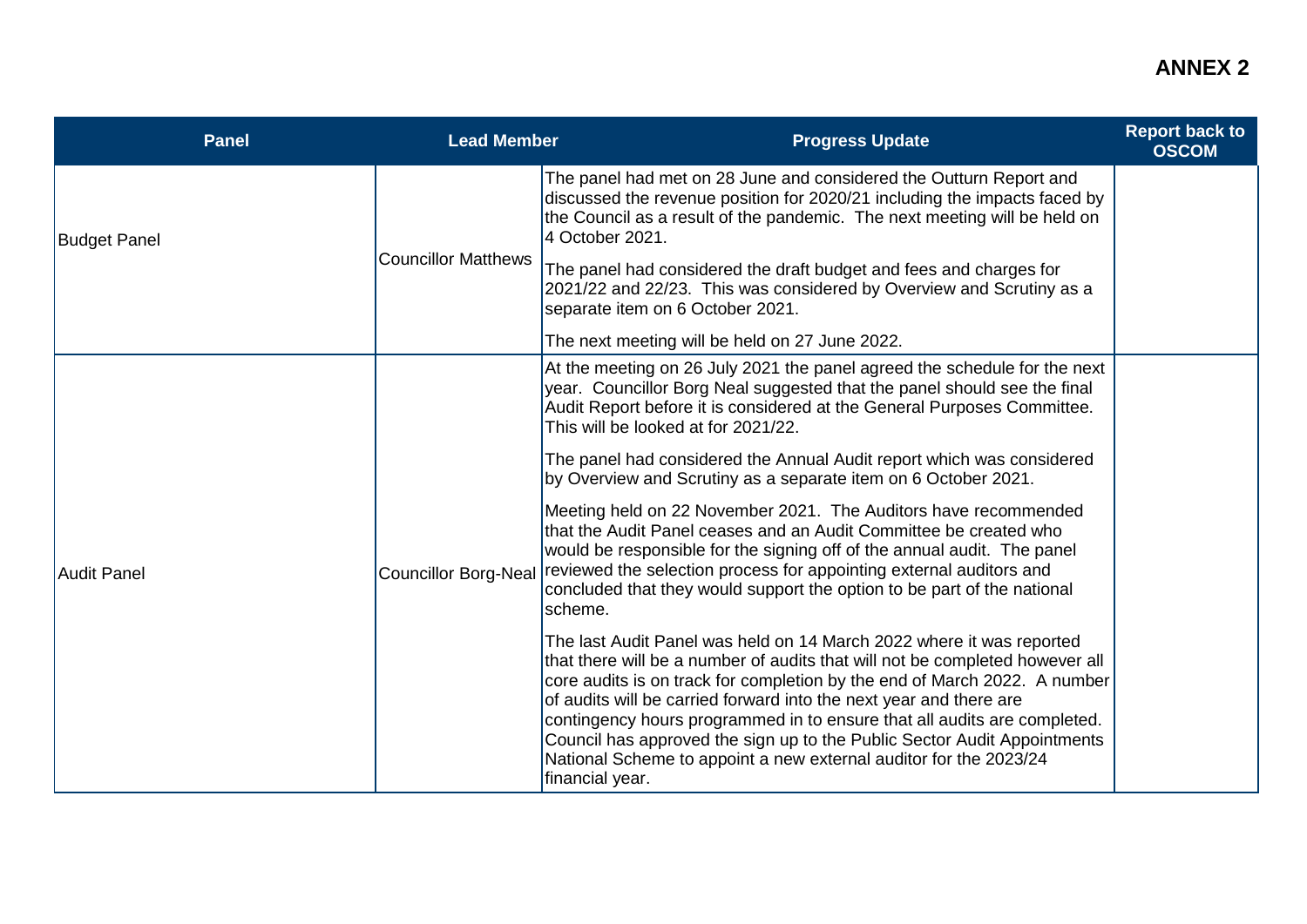## **ANNEX 2**

| <b>Panel</b>      | <b>Lead Member</b> | <b>Progress Update</b>                                                                                                                                                                                                                                                                                                                                                                                                                                                                                                                                                                                                                                                                                                                                                                                                                                                                                                                                                                                                                                                                                                                                                                                                                                                                                                                                                                                                                                                                                                                                                                               | <b>Report back to</b><br><b>OSCOM</b> |
|-------------------|--------------------|------------------------------------------------------------------------------------------------------------------------------------------------------------------------------------------------------------------------------------------------------------------------------------------------------------------------------------------------------------------------------------------------------------------------------------------------------------------------------------------------------------------------------------------------------------------------------------------------------------------------------------------------------------------------------------------------------------------------------------------------------------------------------------------------------------------------------------------------------------------------------------------------------------------------------------------------------------------------------------------------------------------------------------------------------------------------------------------------------------------------------------------------------------------------------------------------------------------------------------------------------------------------------------------------------------------------------------------------------------------------------------------------------------------------------------------------------------------------------------------------------------------------------------------------------------------------------------------------------|---------------------------------------|
| Enforcement Panel | Councillor Burley  | Councillor Burley had met with the Head of Innovation and Strategy<br>and the Head of Planning and Building to discuss how to take the<br>review forward with the resources available. He anticipates having<br>a first meeting with the panel in July to consider how to undertake<br>the review within the provisions of the scope with the review starting<br>formally in September. Members currently are Councillors Brooks,<br>C Dowden, Parker and Warnes.<br>Councillor Burley had emailed an update to the Chairman. The<br>panel has met to look at how to take the review forward and had<br>agreed a programme. The next meeting will look at the legislative<br>framework for enforcement<br>The Head of Planning and Building had given an interesting and in-<br>depth presentation to the panel. The next meeting will be in<br>November.<br>The panel recently met and the focus was to explore the<br>performance of the planning enforcement function. There has been<br>a lot of information and advice on how the Council has to work<br>within legislation and this needs to be explained to residents<br>The meeting due to be held on 17 January 2022 was cancelled due<br>to covid restrictions and will be rescheduled.<br>The Enforcement Panel met on 6 April 2022 where they learnt of the<br>challenges faced by the Enforcement Team. The Panel worked<br>through useful scenarios of cases dealt with. The Lead Member,<br>Councillor Burley, will meet with officers to see if there is any further<br>information required. The next meeting will be held mid May. |                                       |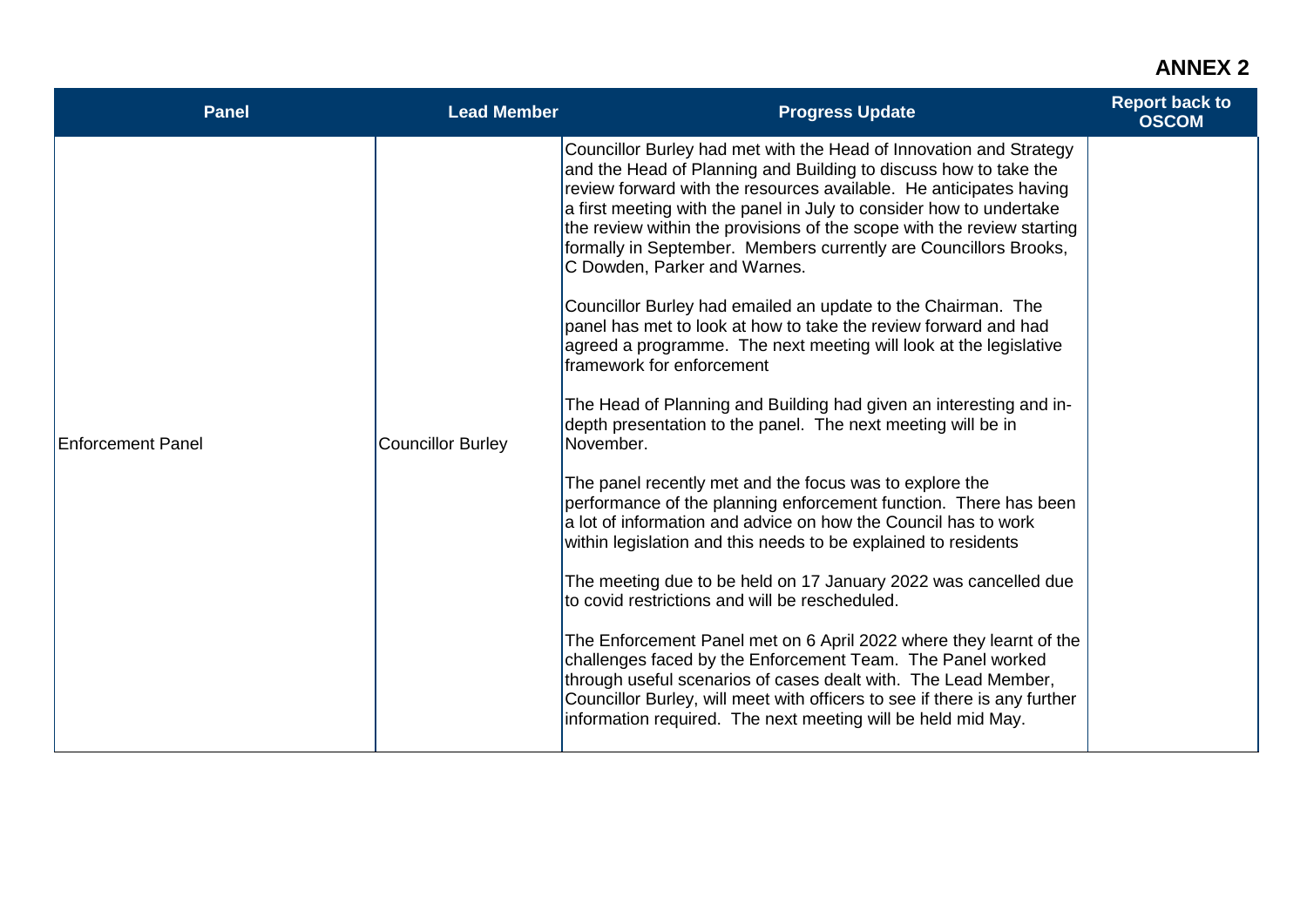## **ANNEX 2**

| <b>Panel</b>         | <b>Lead Member</b> | <b>Progress Update</b>                                                                                                                                                                                                                                                                                                                                                                                                                                                                                                                                                                                                                                                                                                                                                                                                                                                                                                                                                                                                                                                                                                        | <b>Report back to</b><br><b>OSCOM</b> |
|----------------------|--------------------|-------------------------------------------------------------------------------------------------------------------------------------------------------------------------------------------------------------------------------------------------------------------------------------------------------------------------------------------------------------------------------------------------------------------------------------------------------------------------------------------------------------------------------------------------------------------------------------------------------------------------------------------------------------------------------------------------------------------------------------------------------------------------------------------------------------------------------------------------------------------------------------------------------------------------------------------------------------------------------------------------------------------------------------------------------------------------------------------------------------------------------|---------------------------------------|
| Communications Panel | Councillor Brooks  | The panel has received a presentation from the Community<br>Manager to look at the role of members as community Councillors<br>and how they communicate with their residents and communities.<br>They also discussed how members and officers communicate with<br>leach other.<br>The next panel meeting will be on 11 November to continue the<br>discussion on members/officer communication, Member's area of<br>the website and Member's bulletin, internal communications,<br>website visioning and planning for a focus group.<br>The panel met on 11 November where they discussed IT and the<br>website. Hope to get a new website in the spring. Lots of<br>discussed communication between officers and members and<br>residents. The next meeting will be held on 19 January 2022.<br>The panel met on 19 January 2022 where they discussed template<br>letters from across the Council that are sent out to residents. The<br>next meeting will be held on 9 February 2022.<br>The Lead Member, Councillor Brooks reported that the Panel met<br>on 22 February and the discussion focused on the website and the |                                       |
|                      |                    | planned communications focus group. The Panel will send round a<br>briefing note on their progress so far and ideas for the future.                                                                                                                                                                                                                                                                                                                                                                                                                                                                                                                                                                                                                                                                                                                                                                                                                                                                                                                                                                                           |                                       |
|                      |                    | The Communications Panel have circulated a briefing note to all<br>members to update them on what the Panel has discussed and the<br>next steps. Focus Groups will be held in Romsey on 7 May and in<br>Andover on 14 May 2022.                                                                                                                                                                                                                                                                                                                                                                                                                                                                                                                                                                                                                                                                                                                                                                                                                                                                                               |                                       |